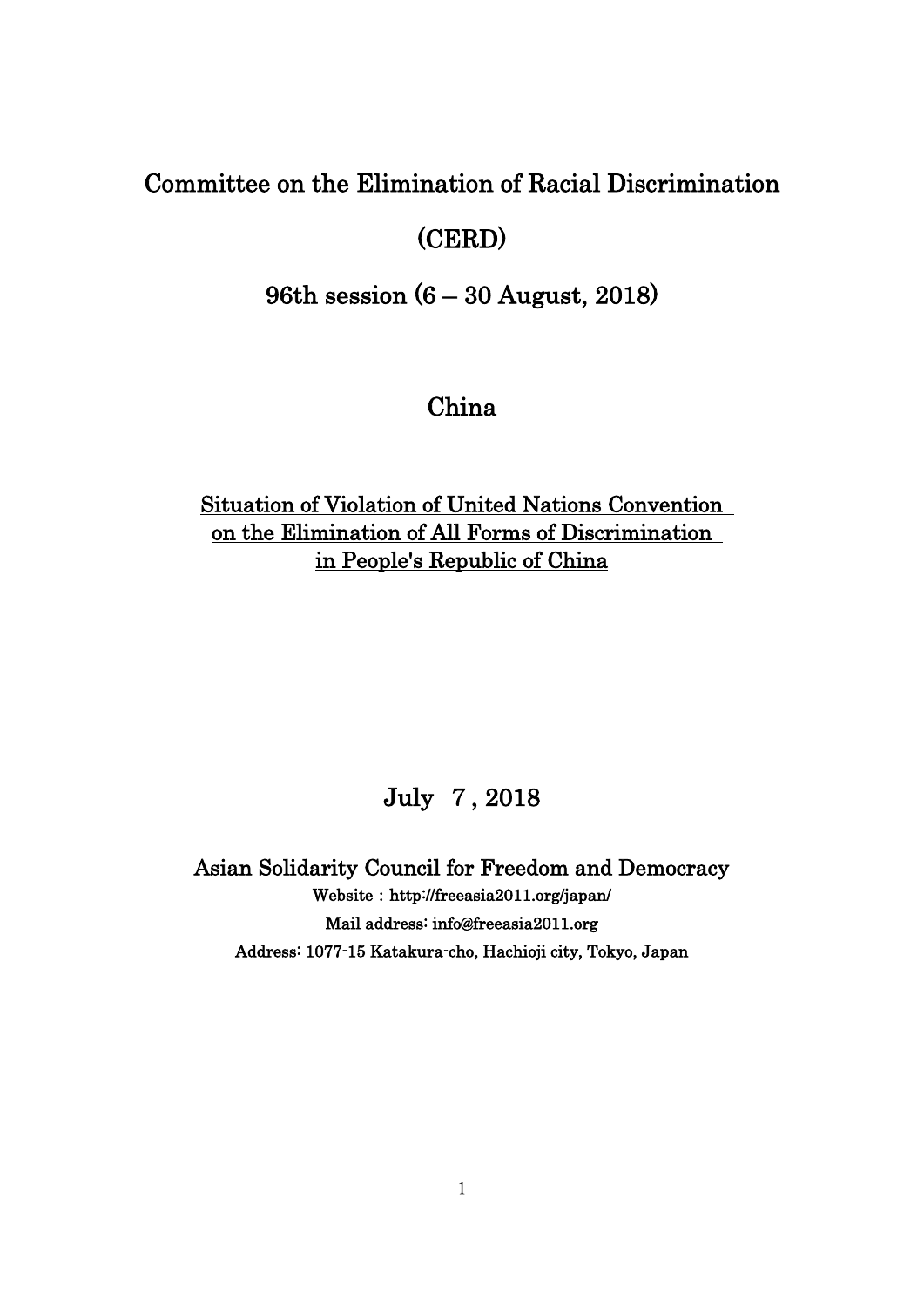## Situation of Violation of United Nations Convention on the Elimination of All Forms of Discrimination in People's Republic of China

### **Contents**

### Preface

- A. Actual situation of racial discrimination in Xinjiang Uygur Autonomous Region of China
	- (1) Prohibition of Uyghur language use
	- (2) Compulsory return order for Uyghur students studying abroad
	- (3) Political criminal camp under the name of Re-education center
	- (4) Forced labor and transfer of young Uyghur women to main land China

B. Situation of racial discrimination in Mongolian Autonomous Region (South Mongolia) in People's Republic of China

- (1) Bias of educational content in Inner Mongolia Autonomous Region
- (2) Denial of pastoral farming as life tradition in Mongolia

Case 1. Murder of Mr. Mergen

- Case 2. Actual case of land robbery by Chinese
- (3) Suppression and unlawful detention of Mr. Huuchinhu

C. Situation of racial discrimination in Inner Tibet Autonomous Region of People's Republic of China

- (1) Destruction of Tibetan cultural tradition and protest against the action
- (2) Virtual prohibition of Tibetan language education and forcible use of Chinese in Tibet

D. Conclusions and proposals to U.N. Committee on the Elimination of Racial Discrimination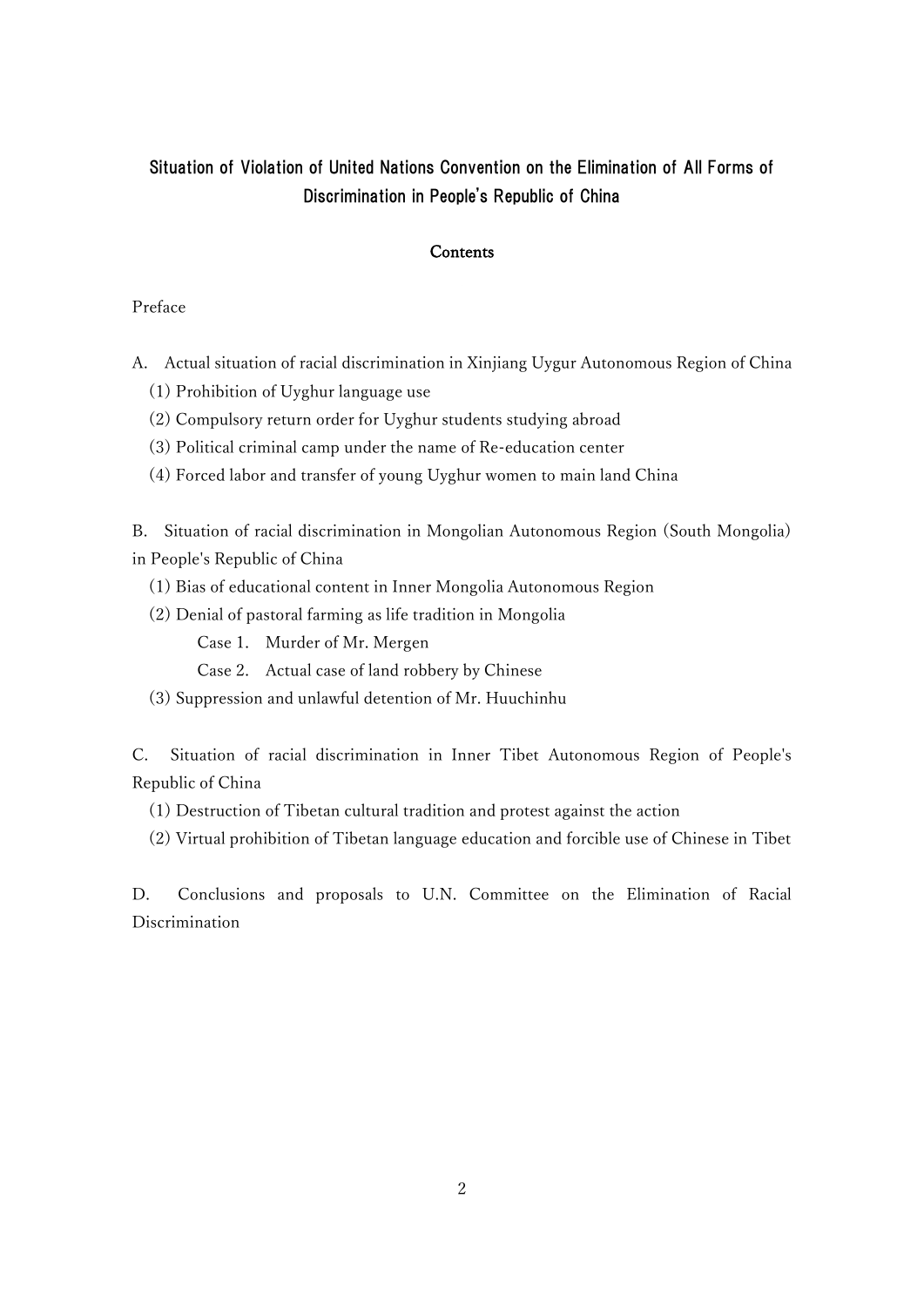### Preface

Institute of Asian Solidarity of Council for Freedom and Democracy in Japan makes a report as follows on the situation of racial discrimination in People's Republic of China (hereinafter China) against each ethnic group in Uyghur, South Mongolia and Tibet aiming at eradicating racial discrimination in the world.

Besides, this report is submitted by cooperation between NPO corporation Japan Uyghur Association and Kuril Tai (World Mongolia Conference) Japan Branch, a solidarity organization of overseas Mongolians.

> Representative of Asian Free Democratic Solidarity Association: Pema Gyalpo Chairperson of Japan Uyghur Association: Ilham Mahmut Secretary general of South Mongolia Kuril Tai: Olhunud Daichin

"International convention on the Elimination of All Forms of Racial Discrimination (ICERD)" has defined its policy as "construction of international society without any forms of racial segregation and discrimination" by taking any and all measures necessary for promptly abolishing all forms of racial discrimination while pointing out risks caused by governmental policies based on racial discrimination as well as racial superiority and hatred (apartheid, segregation or separation policy, etc.) which are seen across the world.

In China which is a member of United Nations and a member country of Security Council, however, racial discrimination policies have been practically implemented against people in Uyghur, Mongolia and Tibet by Chinese (Han Chinese people) causing such situations of serious apartheid and destruction of ethnical cultures, and even an ethnic extinction policy has been implemented.

In particular, serious infringements have been constituted against the basic principle of Article 5, "States Parties undertake to prohibit and to eliminate racial discrimination in all its forms and to guarantee the right of everyone, without distinction as to race, color, or ethnic or racial origin, to equality before the law, notably in the enjoyment of the following rights" of ICERD and each item as set out below:

- (a) The right to equal treatment before the tribunals and all other organs administering justice:
- (b) The right to security of person and protection by the State against violence or bodily harm, whether inflicted by government officials or by any individual group or institution;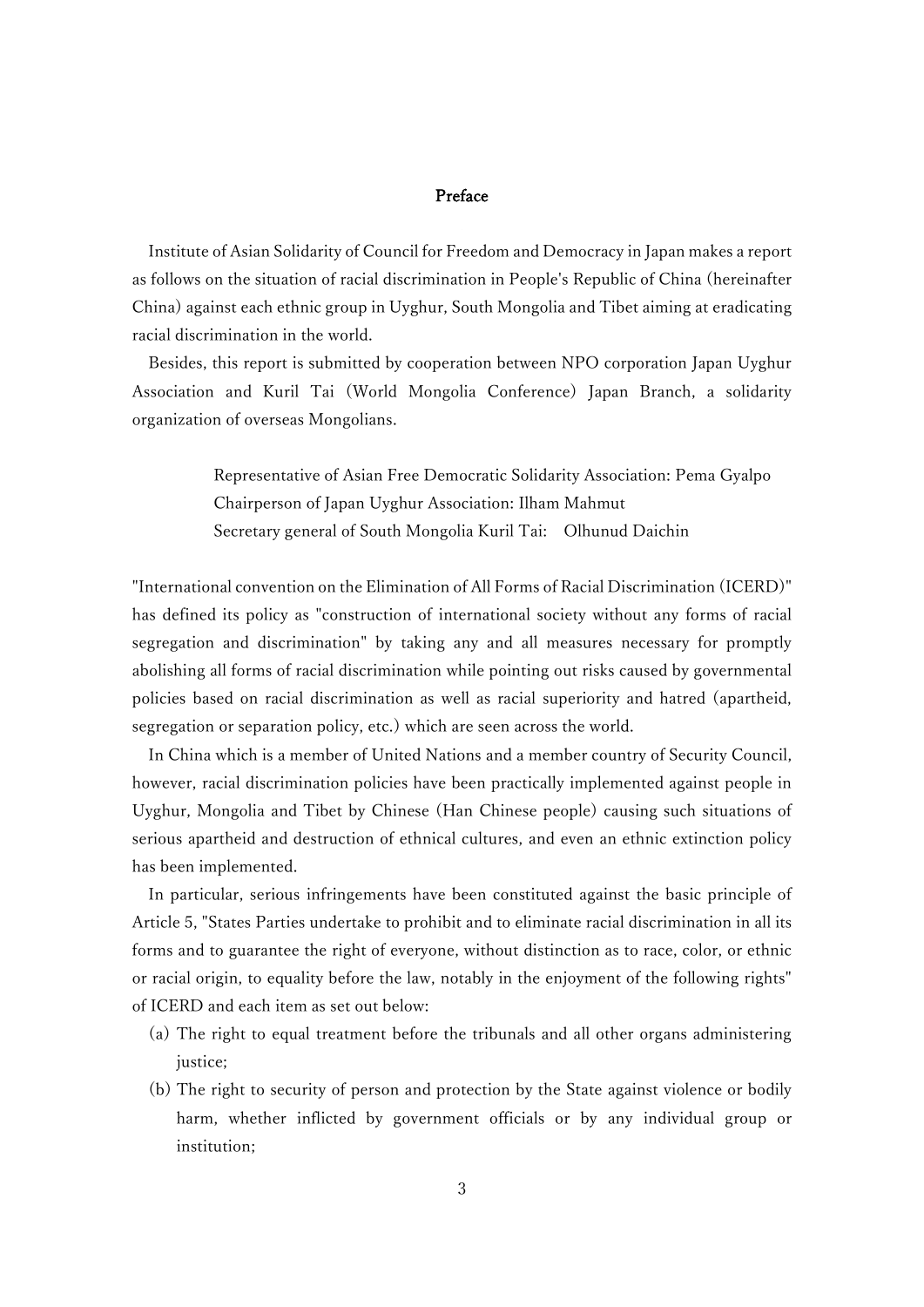- (c) Political rights, in particular the rights to participate in elections-to vote and to stand for election-on the basis of universal and equal suffrage, to take part in the Government as well as in the conduct of public affairs at any level and to have equal access to public service;
- (d) Other civil rights, in particular:
	- (i) The right to freedom of movement and residence within the border of the State;

(ii) The right to leave any country, including one's own, and to return to one's country; (\*snip\*)

- (vii) The right to freedom of thought, conscience and religion;
- (viii) The right to freedom of opinion and expression;
- (ix) The right to freedom of peaceful assembly and association;
- (e) Economic, social and cultural rights, in particular:

 $(*\text{snip}*)$ 

- (v) The right to education and training;
- (vi)The right to equal participation in cultural activities;

### A. Actual situation of racial discrimination in Xinjiang Uygur Autonomous Region of China

(1) Prohibition of Uyghur language use: It is a racial discrimination policy to prioritize Chinese by depriving of language as a foundation of ethnic culture.

Even though Chinese government advocates "bilingual education" (education of both Chinese and each ethnic language) in each ethnic autonomous region, class instruction has been made mainly in Chinese in reality.

Education personnel of Hotan province prohibited use of Uyghur language in schools at junior high school level on June 2017. Similarly to the prohibition of use of Uyghur language for public activities and educational management affairs at schools, use of signs in Uyghur language is also prohibited within the premises of schools.

On March 2017, Chinese government announced that it would construct or expand 4,387 bilingual kindergartens in total in the whole Xinjiang Autonomous Region and reinforce "bilingual education" during early childhood by employing 10,000 bilingual teachers in the same year.

This measure means to essentially force all children of Uyghur people to accept education in Chinese from early childhood under the name of "bilingual education" resulting in monolingual education in fact.

Article 4 of People's Republic of China Constitution defines that freedom for minorities to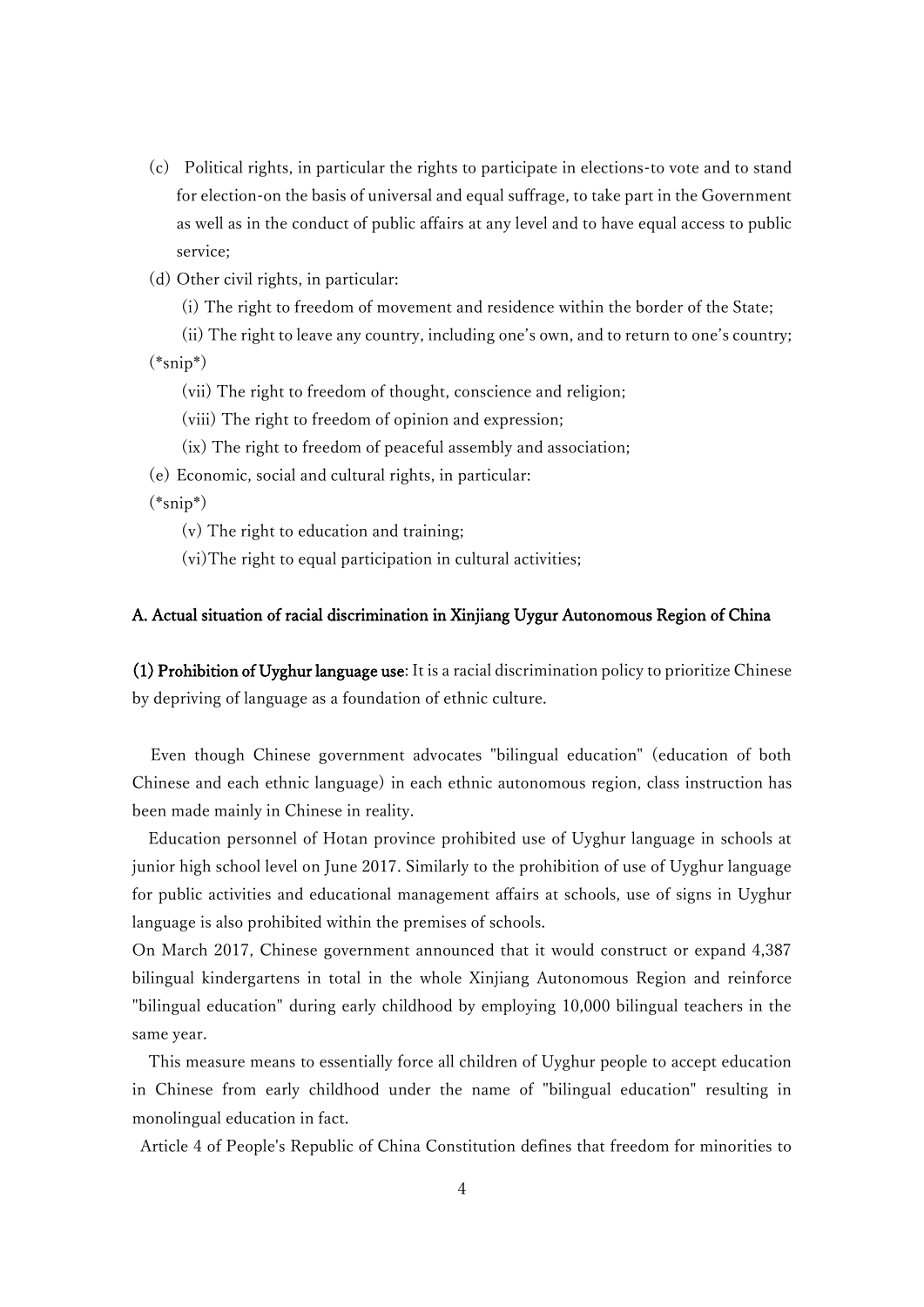use their own language is protected and Article 37 of Regional Ethnic Autonomy Law describes that schools in autonomous regions should employ the local ethnic people as main educational measures. A right for each ethnic group to receive education in mother tongue is granted internationally too. As these policies of Chinese government result in depriving ethnic people of their native language, they should be regarded as racial discrimination policies from a perspective of Chinese existing constitution and international point of view as well.

### (2) Compulsory return order for Uyghur students studying abroad

Article 5

- (d) Other civil rights, in particular:
	- (i) The right to freedom of movement and residence within the border of the State;
	- (ii) The right to leave any country, including one's own, and to return to one's country;

Tremendous violations and racial discrimination policies have been implemented as described below.

In 2017, Chinese government ordered Uyghur students studying in Egypt to return to China. It has been reported that Chinese authority forcibly asked the students to return by putting their families under constraint at that time. On August 2017, more than 100 students who didn't follow the request for return by China government were put under constraint in Egypt.

Chinese government has requested Uyghur people studying and living not only in Egypt but also across the world to return home. There is such a case also in Japan that Uyghur people applying for renewal of their passport and visa are ordered to return China to go through procedures even in spite of no need for them to do so. In consideration of a fact that it deprives Uyghur people of their freedom to select residence and that Chinese expatriates have not been asked for similar procedures, it is a racial discrimination policy.

At the same time, overseas travel is restricted and their passports are controlled and confiscated for Uyghur people living within the country. Residents in Xinjiang Uygur Autonomous Region are asked to submit their passports to authorities and imposed regulations and security compliance for "group control" (HRW, 2016) more strictly than Chinese people (Han Chinese) with strict prohibition of travel overseas.

### (3) Political criminal camp under the name of Re-education center (Racial segregation policy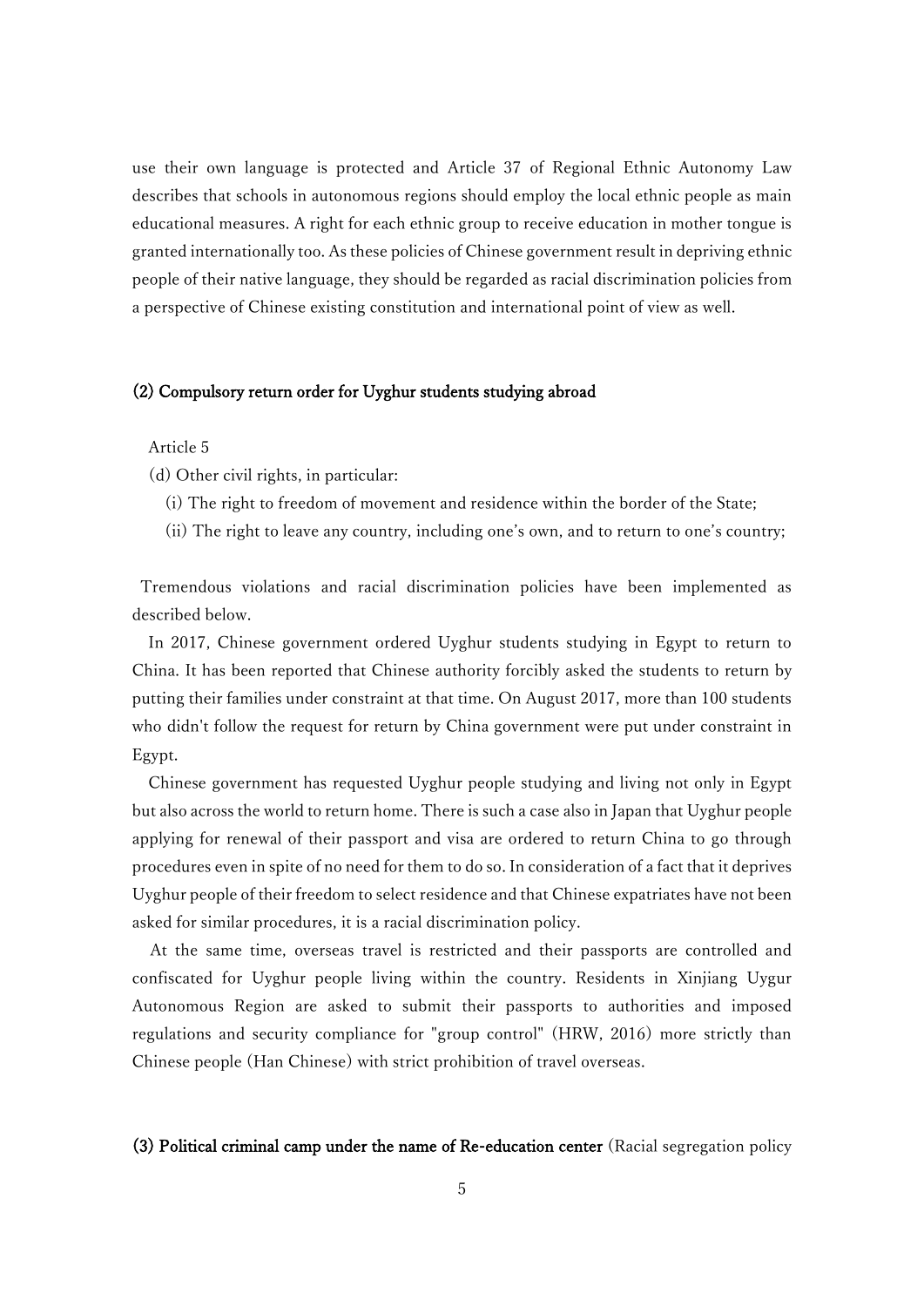and forcible brainwashing)

The harshest racial discrimination policy is compulsory accommodation of Uyghur people in "Re-education" center in Xinjiang Autonomous Region (East Turkestan). Even though the whole picture has not been revealed at the present stage, there has been even such a report that 1 million Uyghur people have been housed in the facilities.

Uyghur people who were forced to return home from across the world in (2) have been automatically housed in the center and forced to receive political and thought education provided by the Communist Party of China. Human Rights Watch (HRW), an international human right advocate group, has requested Chinese government to release people restrained in the illegal "Political education" center in Xinjiang Uygur Autonomous Region and close the facility.

These compulsory and irrational arrest and detention are also in violation of People's Republic of China Constitution. Article 37 of the Constitution stipulates that any and all arrests are limited to such cases approved by any of public prosecutor, State prosecution or court, but any institution has not been involved in determination of detention in the center. With serious situations caused by these compulsory detentions such as separation of parents and child/married couple and isolation of boys/girls and elderly people who are supposed to be protected, case of detained people missing has occurred one after another.

## (4) Forced labor and transfer of young Uyghur women to main land China

In Xinjiang Uygur Autonomous Region, working conditions based on serious racial discrimination in violation of the following treaty have been forced:

Article 5 (e)

(i) The rights to work, to free choice of employment, to just and favourable conditions of work, to protection against unemployment, to equal pay for equal work, to just and favourable remuneration;

In Xinjiang Uygur Autonomous Region, in particular at the rural areas, a forced labor program has been implemented imposed by the Chinese government which is called as Hasar in Uyghur language. The program, which imposes unpaid work for four to eleven hours a day for public projects carrying strict penalty for those who didn't participate in the work, significantly infringes labor rights of Uyghur people. Hasar program not only eliminates jobs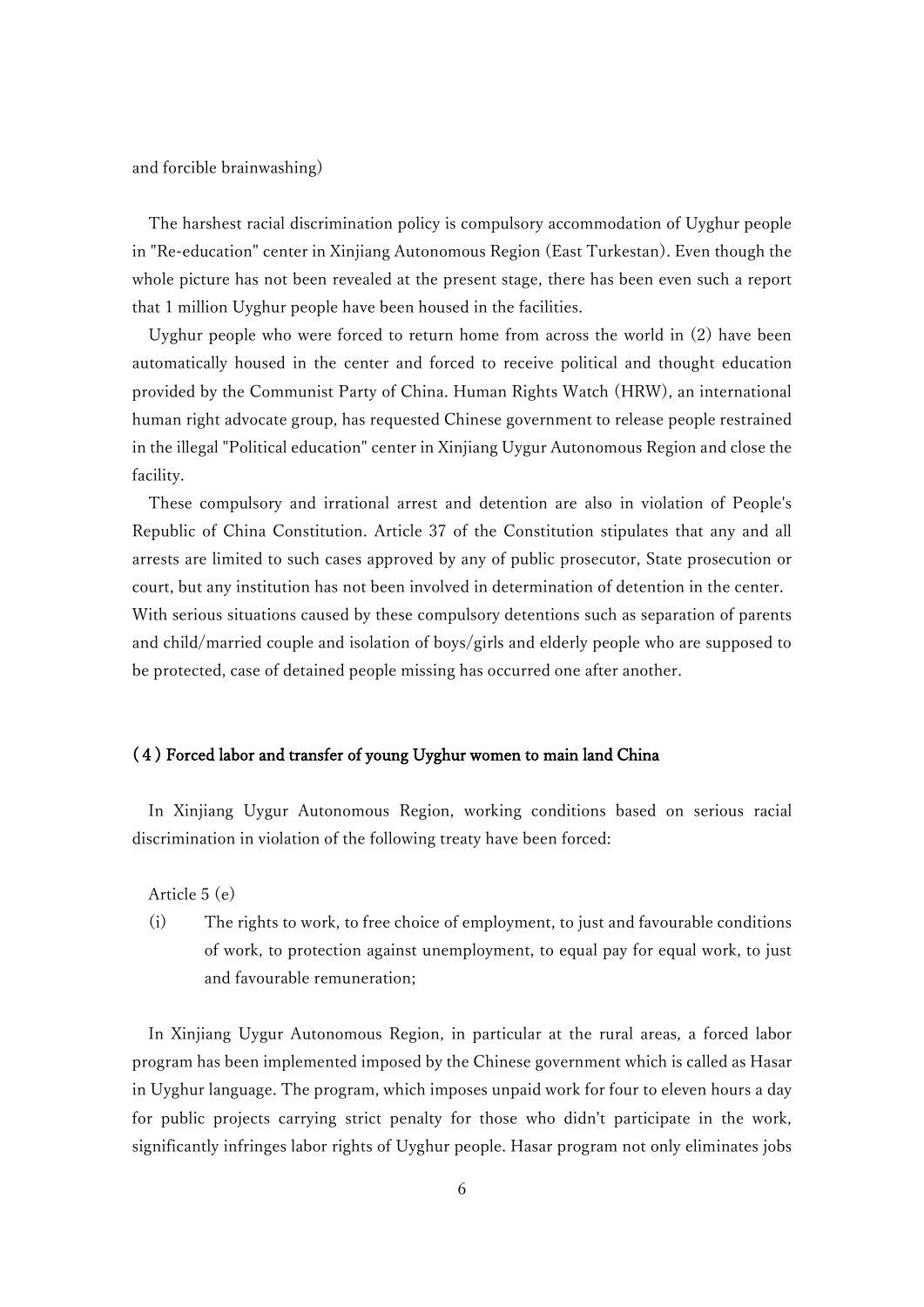for Uyghur people to be paid but also hinders them to perform farming on their own.

Chinese government continuously transfer young Uyghur women to east part of the country in order to make them work in plants with lower wage. Due to these policies, thousands of Uyghur women have been removed from their families and put under harsh working conditions in plants thousands of miles away from their home.

## B. Situation of racial discrimination in Mongolian Autonomous Region (South Mongolia) in People's Republic of China

### (1) Bias of educational content in Inner Mongolia Autonomous Region

All text books used in Inner Mongolia Autonomous Region are "nationally standardized text book" compiled by Chinese government in which history of Mongolia is rarely described. It is a definitive racial discrimination policy because Mongolians have been deprived of their own ethnic history and culture as well as opportunities to learn the ethnic tradition.

In addition, it has been reported by a local Mongolian via posting to SNS WeChat on December 18, 2017 that Bayangol third middle and high school consistent school was prohibited to use Mongolian at the beginning of the week which was the last school conducting classes in Mongolian in Bayangol Mongolian Autonomous state of Xinjiang Uygur Autonomous Region.

### (2) Denial of pastoral farming as life tradition in Mongolia

As more than 60% of Inner Mongolia Autonomous Region is said to have been turned into a state of desertification under the control of People's Republic of China, environmental condition in Mongolia has seriously deteriorated. Chinese government has forced to implement "Grazing prohibition" policy contributing the cause of the desertification to grazing which is a part of traditional lifestyle of Mongolians.

Main causes of the desertification in Inner Mongolia Autonomous Region with a natural condition where annual average amount of rainfall is slightly less than 300 ml, however, include a policy of Chinese government since its foundation forcing them farming which was originally impossible there as well as recent overdevelopment of resources and waste materials left by corporations.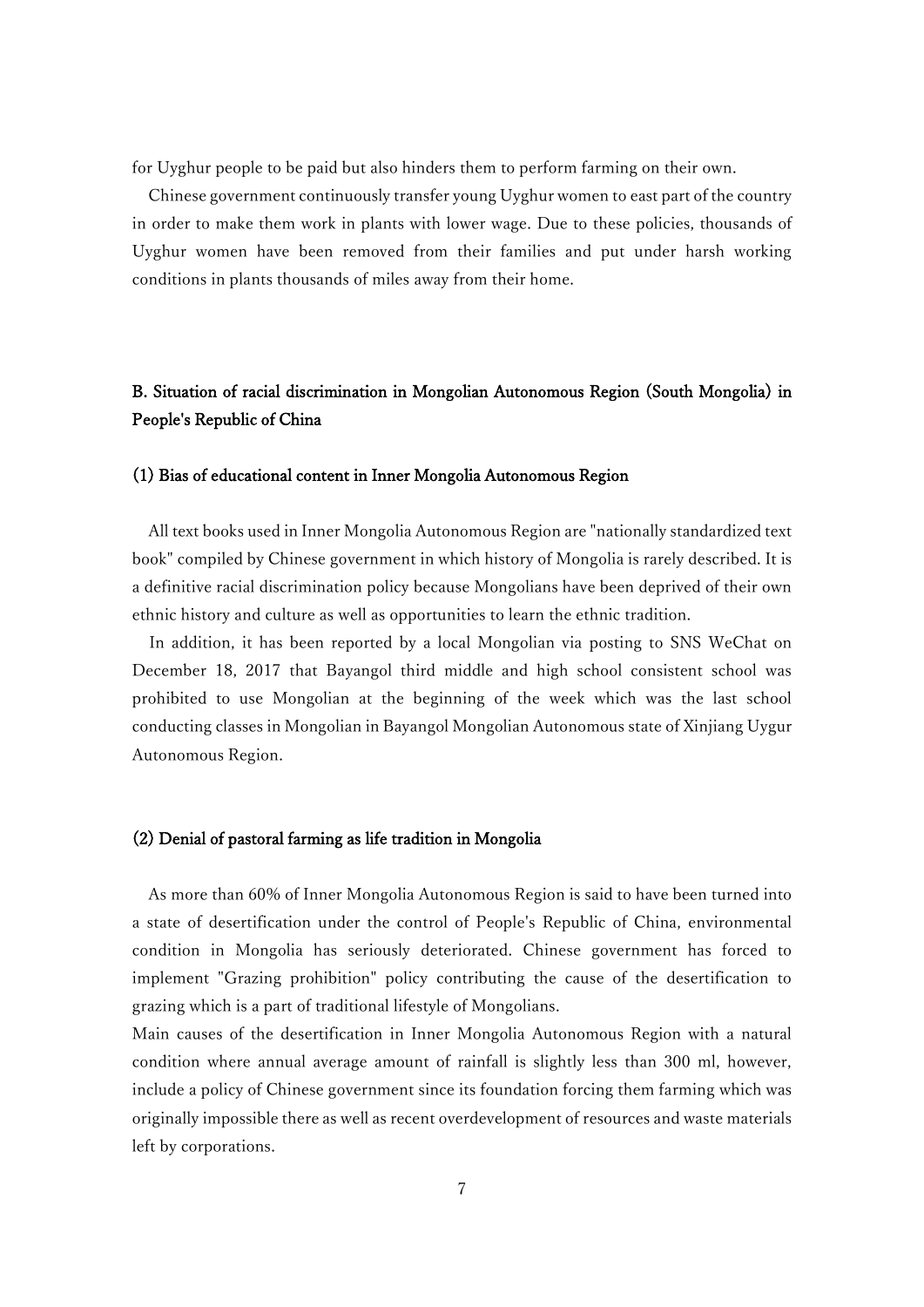With "Ecological migration" policy further adopted by Chinese government to move Mongolian nomads to urban area where Han people live densely, lands and resources of Mongolians have been deprive of as the result, and moral and sense of value as well as traditional culture are going to be lost along with abolition of Mongolian schools.

At the same time, as a result of influx of even up to 1.5 million Chinese people (Han people) until today since 1950's, Chinese accounts for 80% of population in Inner Mongolia as of now while Mongolians have become minority only accounting for 17%. Moreover, with various conflicts occurred between Chinese and Mongolians as well as racial hatred and violence incidents in addition to racial discrimination, even such situation has been inflicted that legitimate protests by Mongolians have not been reflected on trials.

The following cases constitute apparent violation of written part of International Convention on the Elimination of All Forms of Racial Discrimination:

Article 5

(a) The right to equal treatment before the tribunals and all other organs administering justice;

(b) The right to security of person and protection by the State against violence or bodily harm, whether inflicted by government officials or by any individual group or institution;

### Case 1. Murder of Mr. Mergen

On May 10 2011, Mr. Mergen, a Mongolian, was murdered at Ujungmu Right Qi of Xilingol Meng in Inner Mongolia Autonomous Region. Mr. Mergen, who had tried to protect the pastures from mine development by Chinese, was protesting with about 40 Mongolian pastoralists against overdevelopment of mine and unregulated driving of trucks to destroy prairies by about 100 Chinese people but he was run over to death by a truck of coal carrier company and the Chinese driver expressed such a racial hatred saying, "I have taken out insurance readily for my truck but the stinky life of Mongolian doesn't deserve even to 40,000 yuan."

Behind this case lies a policy decided by Chinese government to forcibly deprive of rich underground resources in Inner Mongolia Autonomous Region. In response to a report announced in 2010 by Xinhua News Agency that Inner Mongolia Autonomous Region has become "the first provincial administrative district of which annual coal output exceeded 700 million ton alone", Chinese coal companies visited there from across the country. In case of conflicts between Mongolians who try to protect their fixed lands across the Region and maintain pastoral living there and Chinese people, police is conducting in favor of Chinese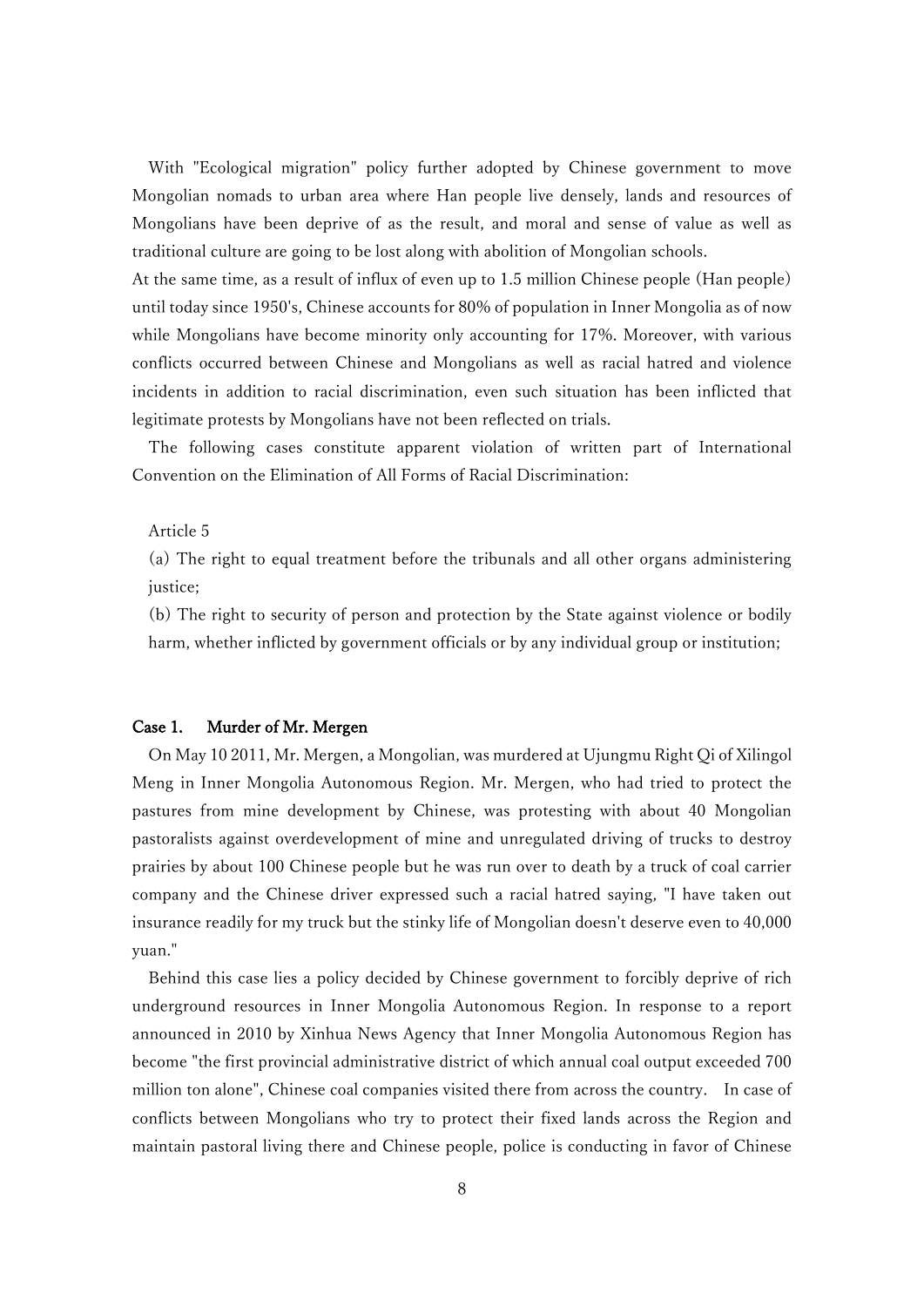and corporations. (Refer to attached materials)

### Case 2. Actual case of land robbery by Chinese

Due to damages in health of livestock and pastoralists caused by construction of a company called "Holingol" at a pastoral area of Jarud Qi in Tungliyoo city, about 100 pastoralists made an appeal to the Qi government but police force put them under siege and fired a shot in the air to keep them in a state of fear before arresting a dozen of them unlawfully. Similar protests and intimidation by shooting have occurred frequently at other places too.

Han Uula state-owned forests at Alueerqin Qi in Chifeng city are lands of pastoralists which were unlawfully occupied in 2003. In spite of protest by pastoralists against land robbery and prohibition of pastoral farming, such incidents have happened in 2009 that a Chinese officer of Forestry Agency run down a flock of sheep and a housewife Ojuun Qiqige (aged 35) who was protecting then to death by a car. However, a district court treated it as an "ordinary traffic accident".

Inner Mongolia Autonomous Region Committee announced a project in 2014 that it would renovate used and former houses of pastoralists or newly build houses within the whole Autonomous region. The Autonomous Region Committee provided only a slight part of the fund in reality, however, most of the fund was to be borne by pastoralists. Without considering such situation that they could not pay such high amount of renovation cost, the Autonomous Region government forcibly demolished their houses.

Judging from many other cases ever reported, it is clear that Chinese government has implemented racial discrimination policies to diminish subsistence right, property right and human rights of Mongolians in Inner Mongolia Autonomous Region and bring these rights under control of bureaucrats of Chinese Communist Party and Chinese corporations which are virtually political rulers. In addition, according to the latest report of Southern Mongolian Human Rights Information Center based in the U.S., Chinese government has not taken any measure to improve the situation while many protesting activities by Mongolians have been continuing still now.

#### (3) Suppression and unlawful detention of Mr. Huuchinhu

Ms. Huuchinhu (1954 to 2016) had protested against a Chinese government project to immigrate a large number of Chinese people to Inner Mongolia Autonomous Region at the stage of 1981 and as a result of subsequent activities advocating preservation of Mongolian culture and education, he has been tortured in captivity after arrested by the government.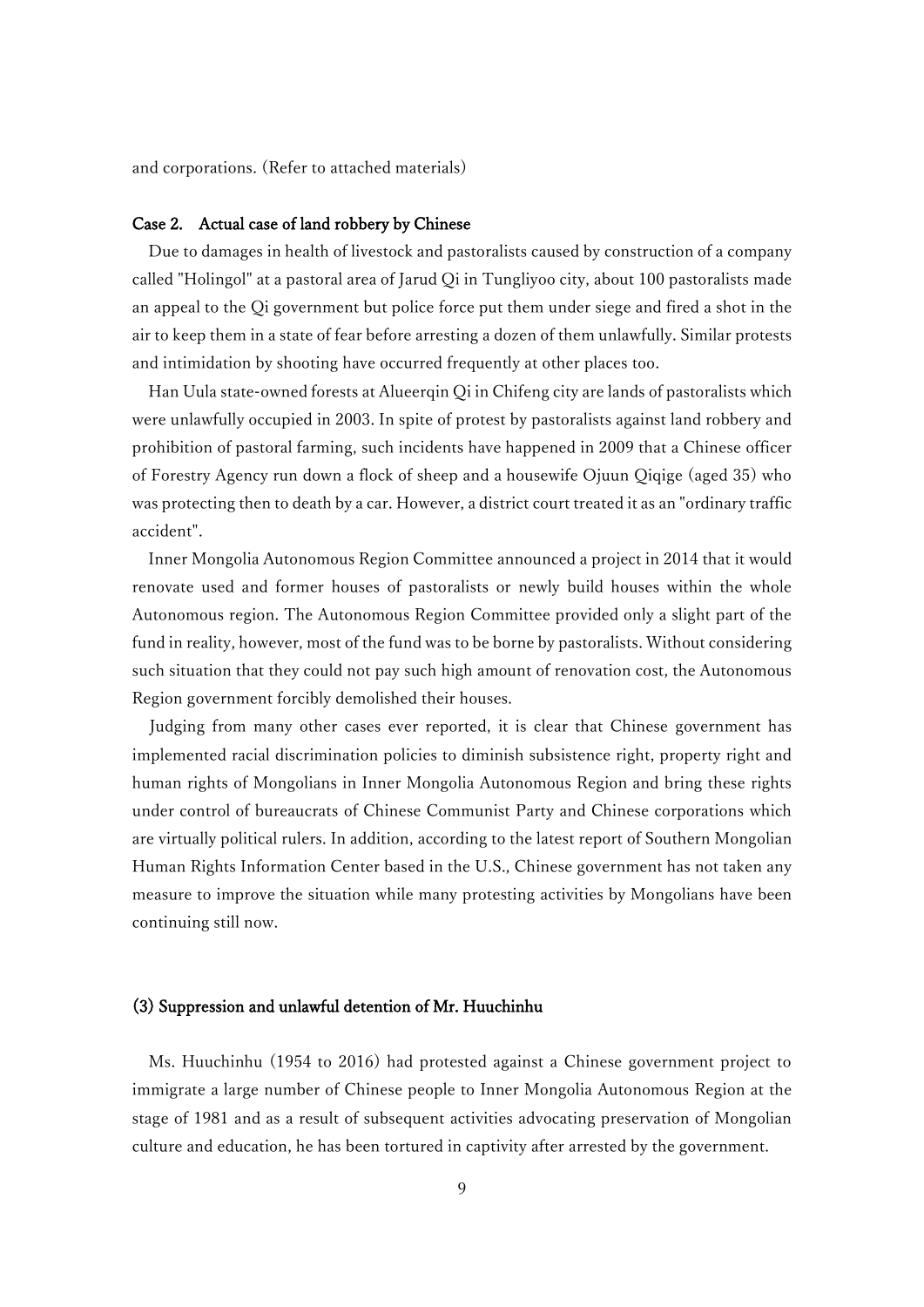She insisted rights of Mongolian children to receive sufficient Mongolian language education and preservation of Mongolian culture as well as protested against destruction of Mongolian traditional culture by Chinese government. Even though she suffered from breast cancer developed after the arrest and continued supporting activity for poor Mongolian students via a website organization in 2000's, she was suppressed by Chinese authorities simply because of "intense nationalistic overtone" and the website operator was arrested. It is a racial discrimination suppression in which the very action to try to support Mongolian students and preserve Mongolian culture education is prohibited.

She continuously made efforts for protecting human rights and culture of Mongolians in spite of repeated arrests and state under supervision at home while fighting against her disease throughout her life, and in 2011 when she suffered intense violence, a picture of her face with severe damage was divulged at the end of September. It is said that a police man exercised brute force during supervision. However, it is not clear whether the police man who committed the violence was punished or not. In 2016, she passed away under supervision while being almost unable to freely communicate with her son studying abroad in the U.S.

## C. Situation of racial discrimination in Inner Tibet Autonomous Region of People's Republic of China

For a period of time in 1980's, education of Tibetans in Tibetan language as well as adherence to Buddhism had been admitted by so-called "Reform and Door-opening" policies and efforts of the 10th Panchen Lama.

In addition to crackdown against Tibetans and Tibetan culture and language intensified again by Chinese government in 1990's, however, further crackdown was ordered on Tibet by applying political, military, economic and artificial pressure in the name of so-called "Western Development" especially since beginning of the 21st century and Tibetan language and culture has become to be destroyed.

Such situation is a complete violation against the treaty as described below.

### Article 2

2. States Parties shall, when the circumstances so warrant, take, in the social, economic, cultural and other fields, special and concrete measures to ensure the adequate development and protection of certain racial groups or individuals belonging to them, for the purpose of guaranteeing them the full and equal enjoyment of human rights and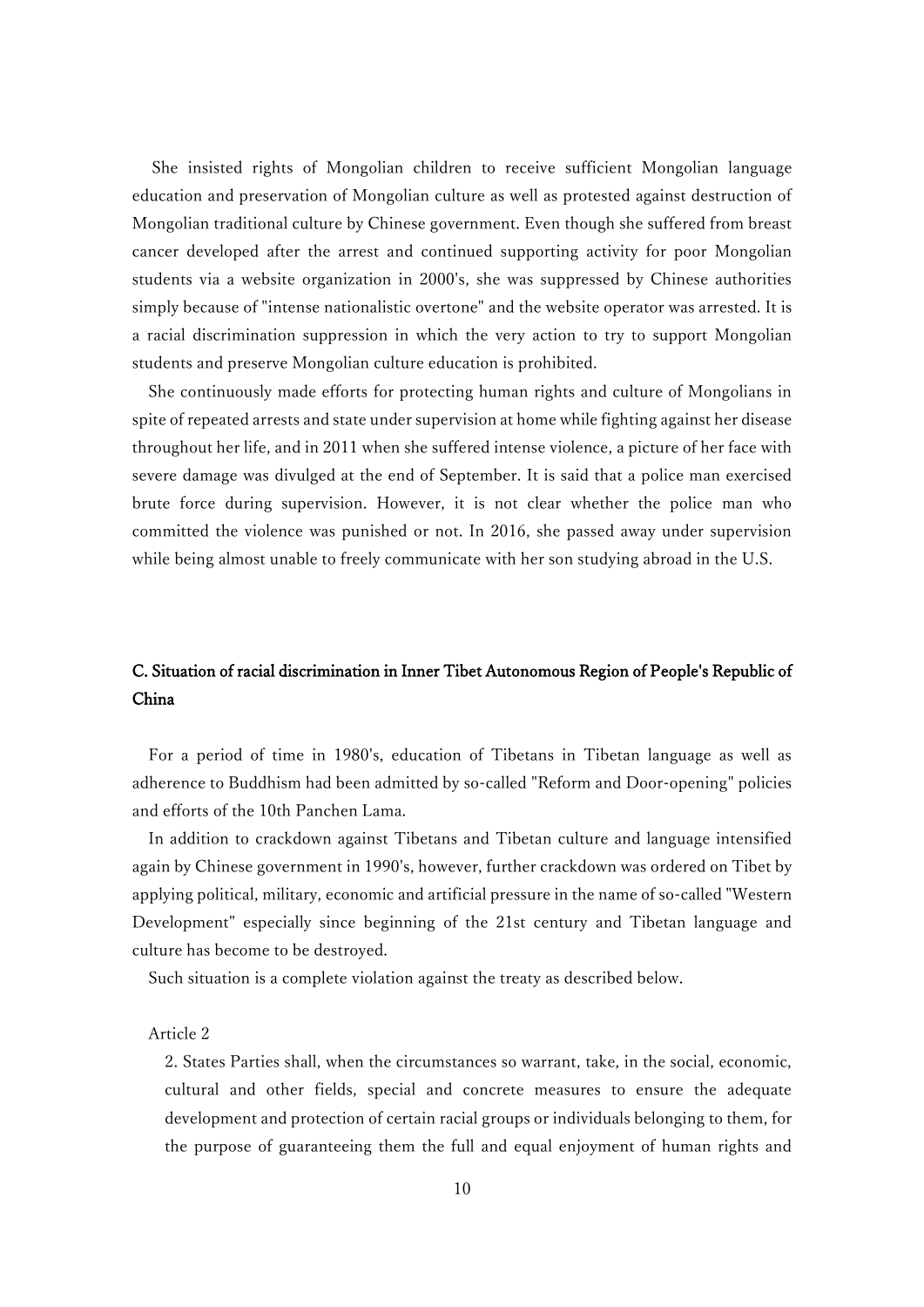fundamental freedoms.

### $(1)$  Destruction of Tibetan cultural tradition and protest against the action

Qinghai Ethnic Teacher's College, which was established in 1980 by the 10th Panchen Lama as honorary headmaster, faced a crisis due to policies developed by the regime of Communist Party of China when he died in 1989 and the college was virtually abolished at around 2004 and the students and teachers were transferred to Qinghai Normal University to which only Chinese is allowed to belong. This is a typical example of cultural suppression against Tibet.

On March 10 in 2008, an annual protest demonstration began against the regime of Communist Party of China at Lahasa in Tibet. Since the protest demonstration developed into a riot on 14th, it resulted in an incident bringing many deaths due to forcible seizure by the regime of Communist Party.

On February 27 in 2009, a Buddhist monk named Tabee at the age of 20 poured gasoline over his head to set fire at Kirti Monastery in Khams of Tibet and showed protest against Chinese government shouting "Return of Dalai Lama" and "Freedom for Tibet". However, Chinese police discharged a gun at him to be injured and took him away without putting out of the fire for life-saving. Direct cause of the protest by self-burning was a strict regulation by the regime of China for Tibetan New Year Prayer Festival called as Montlam held as usual year on 25th two days before the incident. In spite of the subsequent continued protest by self-burning up to now asking for freedom of speech and religion in Tibet and return of their spiritual leader Dalai Lama, Chinese government won't hear a word from them at all and boosted its surveillance system with its iron fist including installation of surveillance cameras across the Tibetan area.

In 2010, many residents at each region in Tibet intended to refrain from New Year's celebration in mourning fellow citizens who committed self-burning for protest. Chinese government, however, forced ordinary residents and Tibetan government officials to celebrate the New Year by distributing new Tibetan costumes, money and firecrackers to make them "celebrate cheerfully" and Chinese TV aired the scene with a narration; "People have greeted the New Year with full of joy in rich Tibet released from helotry." These political propaganda is an action to insult Tibetans as well as to accelerate racial discrimination and bias and expand wrong messages.

152 Tibetans have committed protest by self-burning against the oppressive rule of the regime of Communist Party of China until 7th of this month since 2009, and most of them lost their lives. While Chinese government has accused of these protests by self-burning as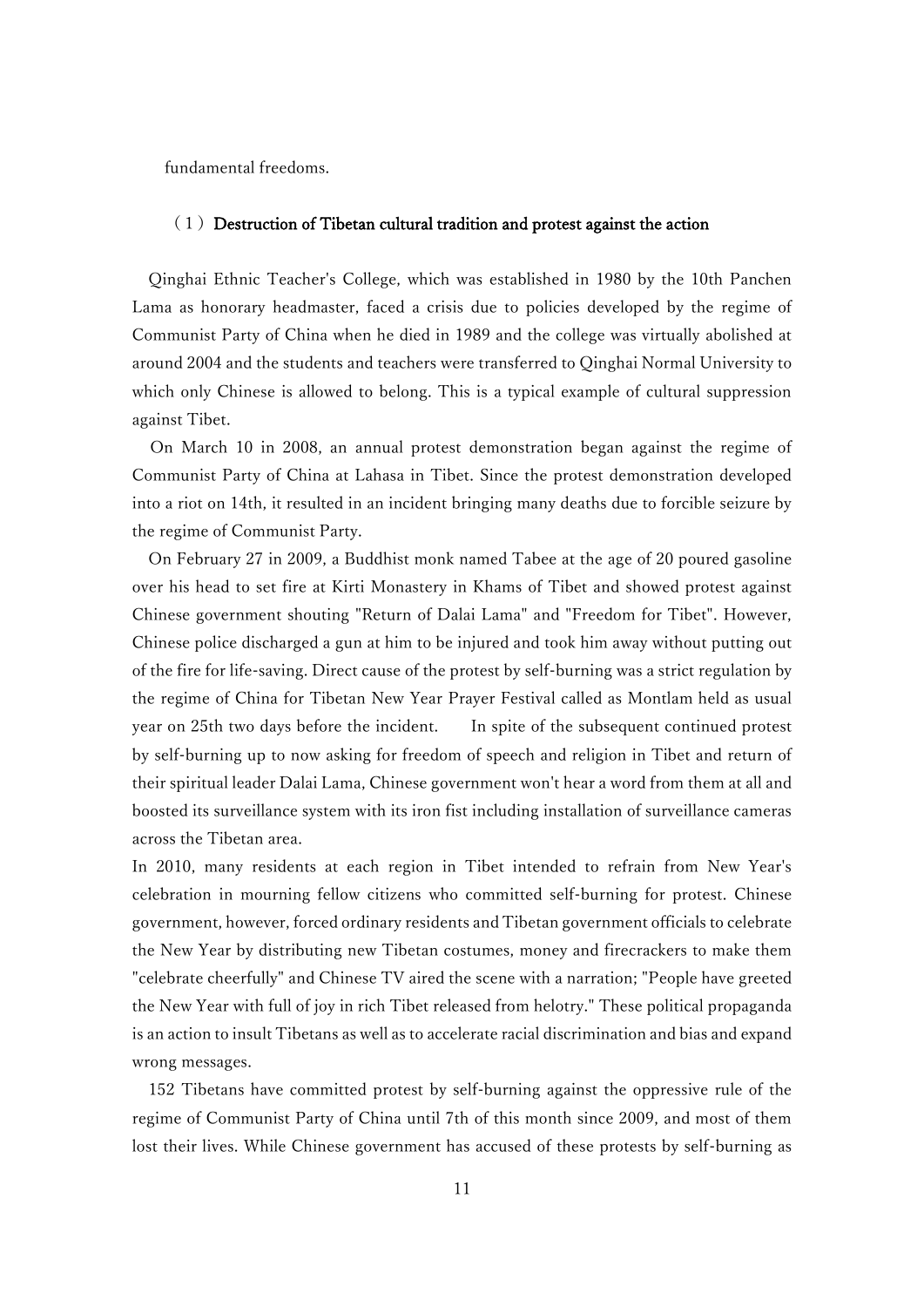"terrorism", they have just expressed their protest in non-violent manner without damaging anyone.

### $(2)$  Virtual prohibition of Tibetan language education and forcible use of Chinese in Tibet

In 2010, Chinese government announced its political policy to change the first language from mother tongue Tibetan to Chinese to be used in all education facilities from care center to high schools which Tibetan children attend in Amdo.

In response to the announcement, thousands of students in elementary, junior high and high schools and universities held protests under the slogan of "Ethnic equality" and "Freedom of speech" in each region of Amdo in Tibet and a head of Education Agency in Qinhai announced to "postpone" implementation of the said policy but all text books distributed to students for the new semester of 2012 were written in Chinese. For further protest activities of the students, participants were arrested and teachers were also punished for a reason that they didn't repress the demonstrations. Activities of Tibetan students in elementary, junior high and high schools are strictly controlled still now. Ordinary Tibetan citizens have been also in jeopardy of arrest and imprisonment as "Ethnic separationist" or "Sin of subversion" if they appeal protection of their mother tongue and Tibetan culture. It is a racial discrimination policy that deprives Tibetans of a right to learn their own ethnic language.

At the same time, Chinese government has abolished care centers and elementary schools in farming and nomadic areas of Tibet and integrated into those located in urban areas where they proceed with education centered by Chinese language with increased Chinese teachers in the name of "Bilingual education" like a case of Uyghur. As children are virtually supposed to accept boarding life away from their parents in such education facilities located at urban areas distant from their home, they cannot receive Tibetan tradition and culture education at home. It is a virtual separation of parents and children and segregation/controlled education of Tibetans by China.

With unification of writing of names of ordinary Tibetans, places and even animals by Chinese characters in progress, virtual colonialism has been underway.

On the 37th UN. Human Rights Council held on March 9, Satsu Raku, a representative of China Society of Human Rights, made comments regarding current situation of Tibetan language such as "Chinese Constitution and autonomous laws of ethnic areas have guaranteed a right of each ethnic group to use their own ethnic language and characters," "Tibetan language is used as official language in Tibet," "Tibetan language has the similar level of effect as ordinary language (Chinese)," and "Tibetan language is used as main language by Tibetans", but these remarks have ignored the reality as described above.